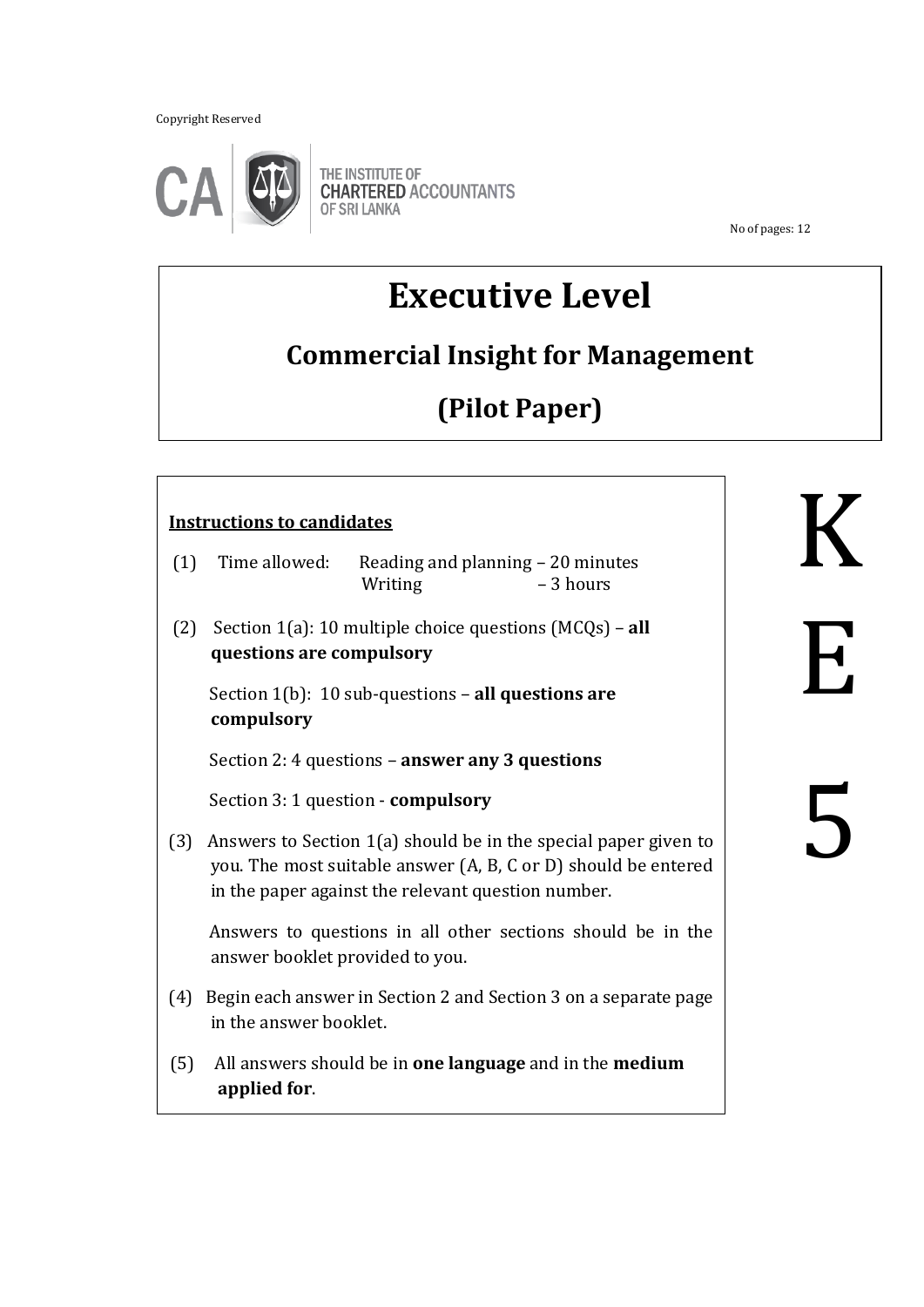## **SECTION 1**

*All questions are compulsory. Total marks for Section 1 is 50 marks. Recommended time for the section is 90 minutes.*

#### **Question 01**

**1(a):** You are required to choose the most appropriate answer.

(Total 20 marks)

- 1.1. Economics is about the allocation of scarce resources. Which of the following is not an example of economic scarcity?
	- A. If Sunimal goes to see the movie *Siri Parakum*on Saturday, he will not be able to afford an ice cream.
	- B. If Jayani studies for her economics quiz this evening, she will not have time to walk her dog.
	- C. If Asia Motors increases its production of luxury vehicles this year, it will have to spend more on advertising.
	- D. If ABC Books increases the number of titles it carries, it will have to reallocate shelf space to accommodate the new titles.

#### **(2 marks)**

- 1.2. Which of the following would cause the Production Possibility Frontier (PPF) for an economy to shift outwards?
	- (i). A reduction in the level of unemployment
	- (ii). A rise in the rate of investment
	- (iii). A fall in the price of one factor of production
	- (iv). A rise in output per worker
	- A. (i) & (ii) only
	- B. (i), (ii) & (iii) only
	- C. (i), (iii) & (iv) only
	- D. (ii)  $&$  (iv) only

#### **(2 marks)**

1.3. Which of the following statements is not true?

- A. The basic economic problem is the same in planned and free market economies.
- B. The basic economic problem is one of choice between alternatives.
- C. Factors of production are limited in supply.
- D. Choice is necessary because of limited consumer wants.

#### **(2 marks)**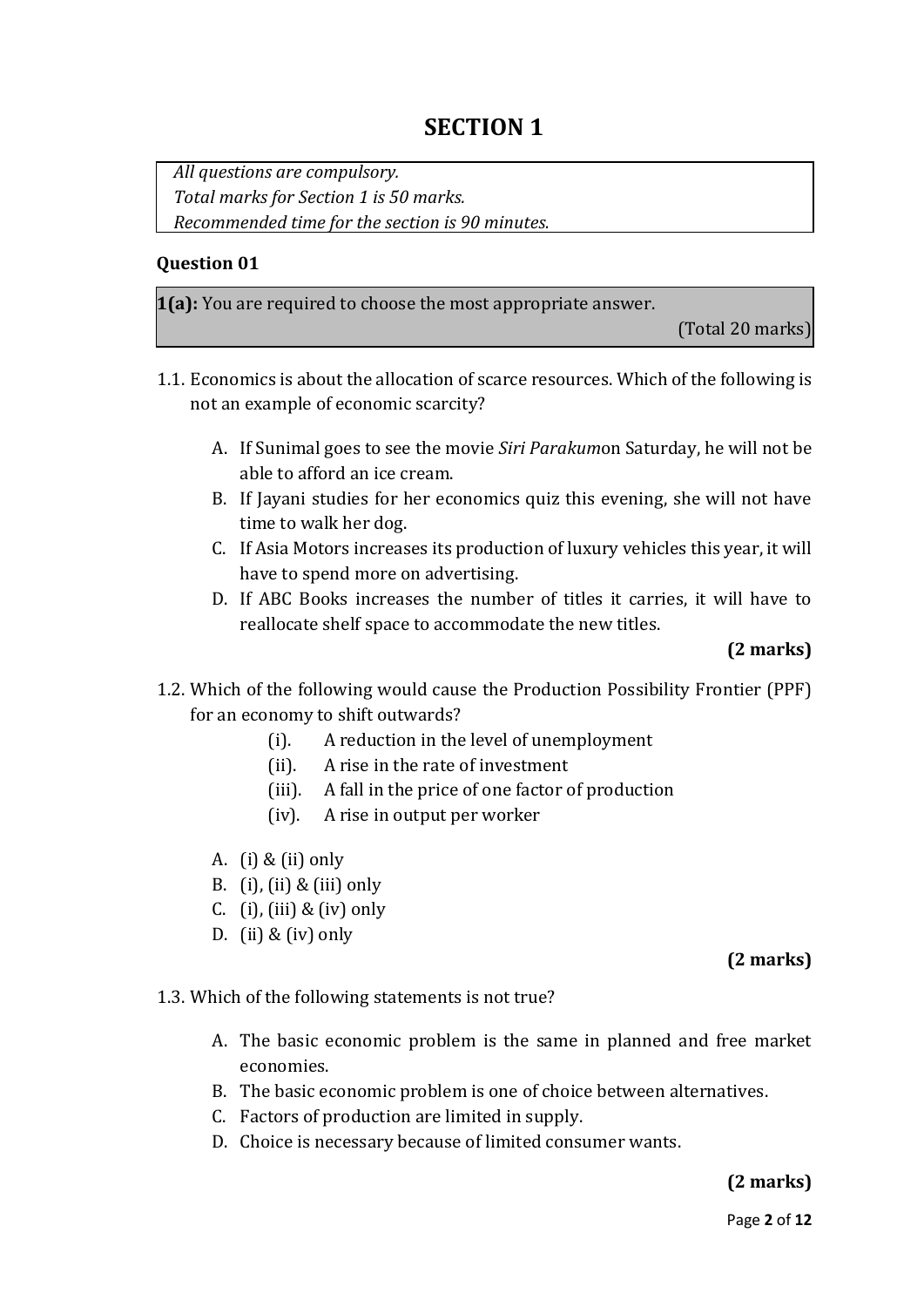1.4. Which of the following represents the price elasticity of demand?

A. 
$$
\frac{\left(\frac{\Delta Q}{P}\right)}{\left(\frac{\Delta P}{Q}\right)}
$$
  
B. 
$$
\left(\frac{\Delta Q}{P}\right) + \left(\frac{\Delta P}{Q}\right)
$$
  
C. 
$$
\left(\frac{\Delta Q}{\Delta P}\right) \times \left(\frac{P}{Q}\right)
$$
  
D. 
$$
\left(\frac{\Delta Q}{P}\right) - \left(\frac{\Delta P}{Q}\right)
$$

#### **(2 marks)**

- 1.5. Which of the following is correct on the relationship between average product (AP) and marginal product (MP)?
	- A. MP curve intersects the AP curve at the highest point of the MP curve.
	- B. If AP is at a maximum, then MP is also at a maximum level.
	- C. If AP exceeds MP, then AP is falling.
	- D. If AP = MP, then total product is at a maximum.

#### **(2 marks)**

- 1.6. Henry Mintzberg identified twelve managerial roles grouped into three classes; interpersonal, inter-organisational and decisional.
	- A. The statement is true.
	- B. The statement contains one error.
	- C. The statement contains two errors.
	- D. The statement contains three errors.

#### **(2 marks)**

- 1.7. A manufacturing process in which components or goods are produced in groups are known as:
	- A. Batch production
	- B. Job production
	- C. Flow production
	- D. Mass production

#### **(2 marks)**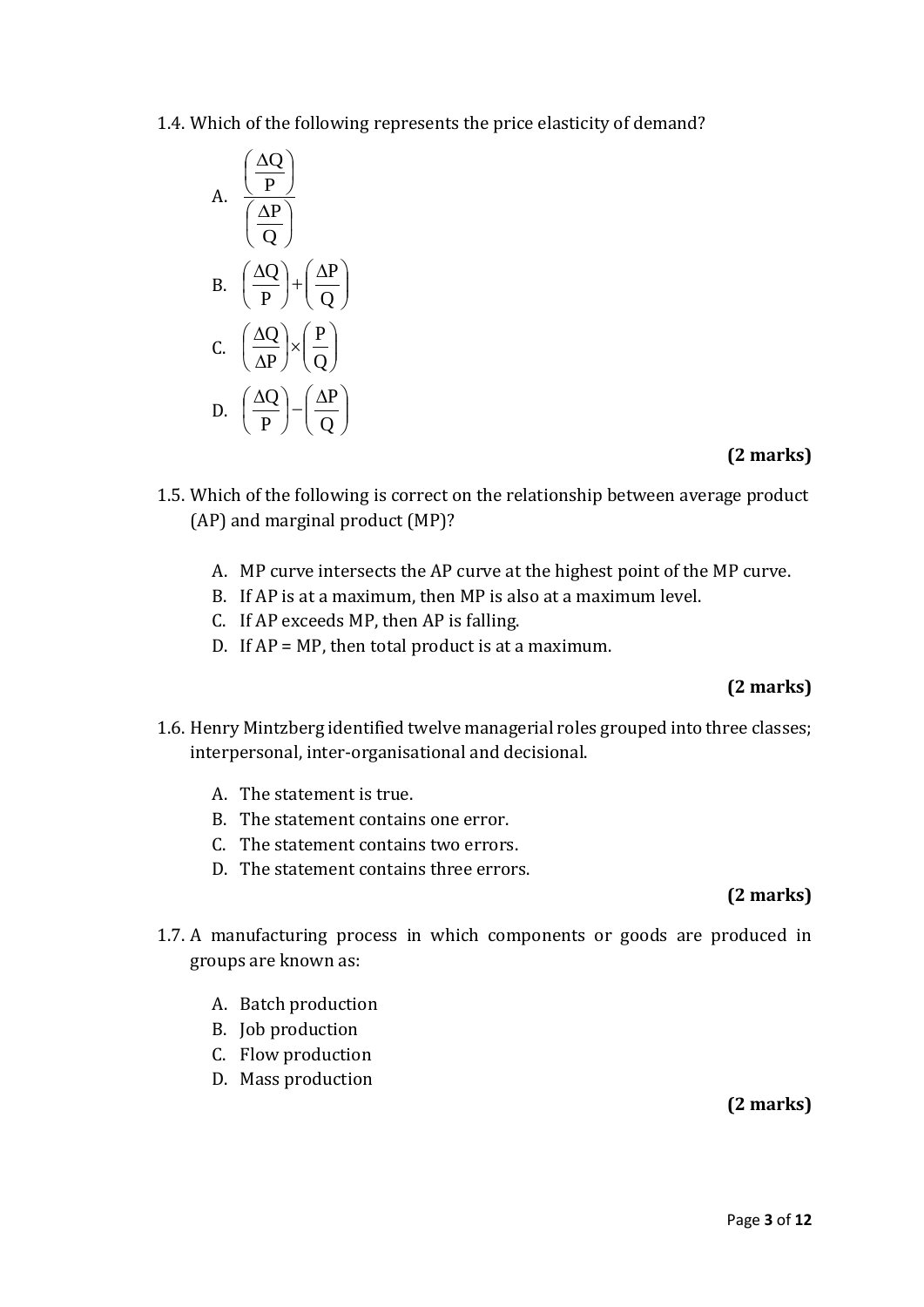- 1.8. Select the most appropriate statement that defines "Management".
	- A. Efficient utilisation of organisational resources.
	- B. Doing the right things in a right way.
	- C. Increasing the level of satisfaction of an organisation's employees.
	- D. Increasing profitability of organisations.

#### **(2 marks)**

- 1.9. An organisation's mission statement is used to:
	- A. Determine the elements of its strategic plan.
	- B. Develop clear objectives and targets.
	- C. Enable it to regularly review progress.
	- D. Determine the nature and direction of the business

#### **(2 marks)**

- 1.10. Which of the following skills is more important for first level managers to efficiently perform tasks that involve job-specific knowledge and techniques?
	- A. Human skills
	- B. Conceptual skills
	- C. Technical skills
	- D. Administrative skills

#### **(2 marks)**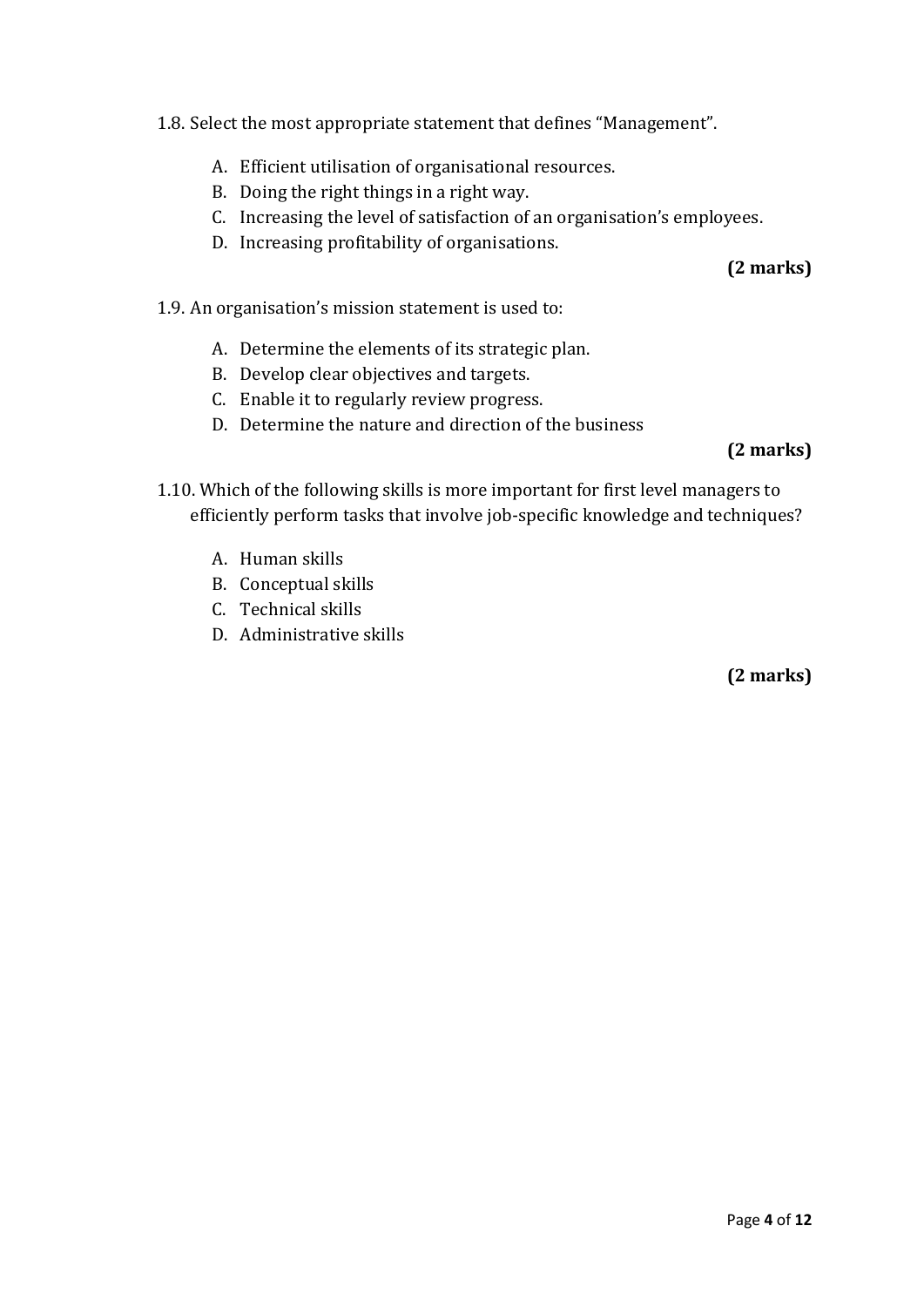**1(b):** You are required to write short answers to all questions with attention given to action verbs.

(Total 30 marks)

1.11. Inflation means there is a sustained increase in the general price level. The main causes of inflation are either excess aggregate demand (demand pull inflation) or supply side factors (cost push inflation).

"Demand pull inflation is often monetary in origin".

| Required:                                           |  |  |  |
|-----------------------------------------------------|--|--|--|
| <b>Explain</b> the reasons for the above statement. |  |  |  |
| (3 marks)                                           |  |  |  |

1.12. The degree to which quantity demanded responds to changes in the product's own price is called the price elasticity of demand (PED). It measures the percentage change in quantity demanded of a product to a given change in the price of the product.

"The value of PED along a downward sloping straight-line demand curve is constant."

# **Required: Explain** whether you agree with the above statement. **(3 marks)**

1.13. Economies of scale and economies of scope are two of the most valuable concepts in economics for entrepreneurs to decide how growth can improve their bottom line.



1.14. An exchange rate is the current market price for which one currency can be exchanged for another. Currently, floating exchange rates are more popular than fixed exchange rates.

## **Required:**

**List** three (03) advantages of floating exchange rates.

**(3 marks)**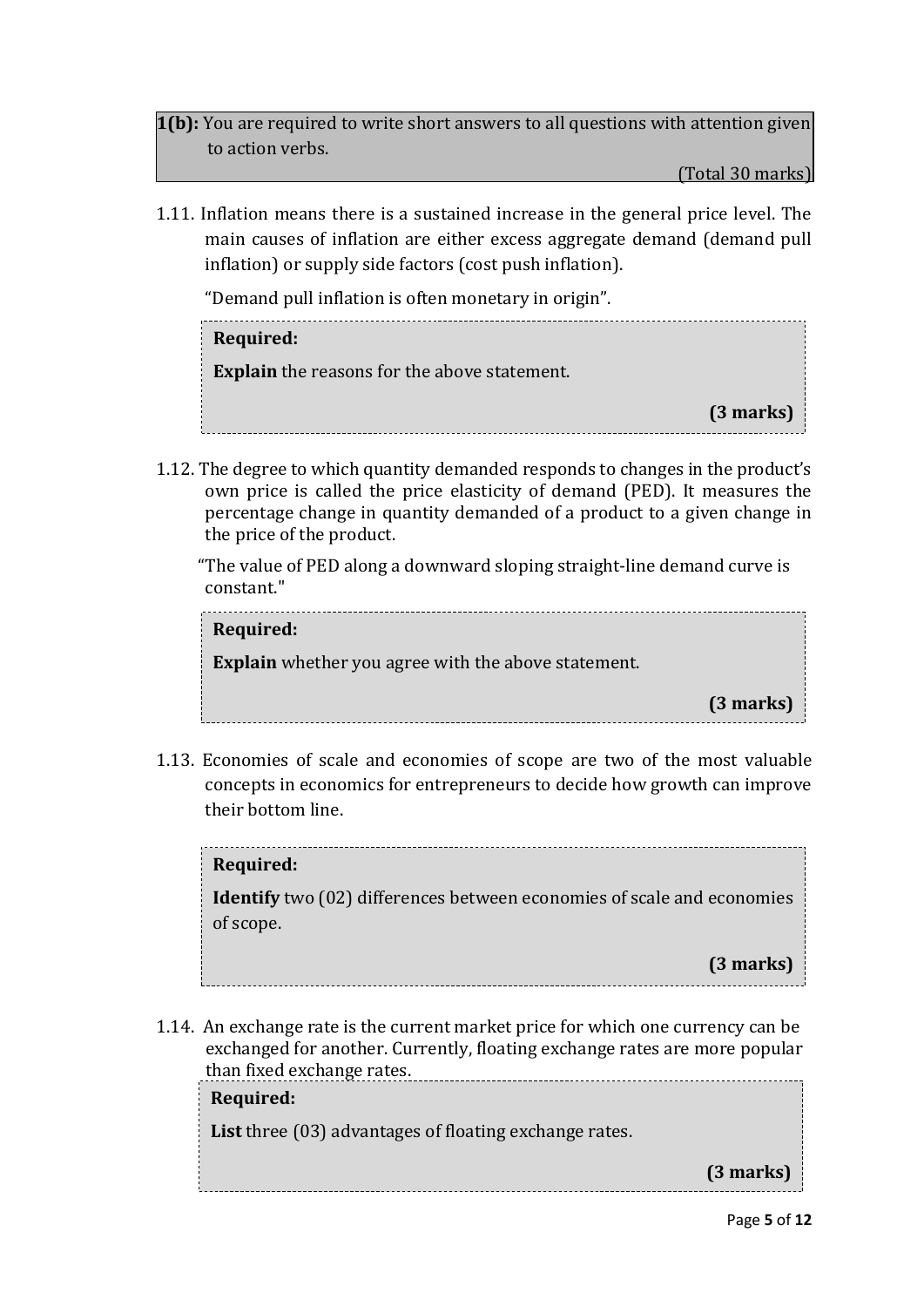1.15. Every decision maker, whether it is an individual or a business, has to make choices between alternatives given the fact that resources available are limited or scarce.

## **Required: Define** the concept of opportunity cost and **state** its relevance to economic decisions. **(3 marks)**

1.16. "A role can be defined as the behaviour that management expects from a person occupying a given position or rank. He reports financial results and provides information that would help managerial decision making while safeguarding the funds of the organisation."

#### **Required:**

**Explain** the role of an accountant in a business as a risk management expert and **state** other roles he might also play in an organisation.

**(3 marks)**

1.17. Managers in an organisation can be classified as belonging to one of three levels – top, middle, and lower managers. Henry Mintzberg identified ten roles that a manager (irrespective of his level) has to perform and these were grouped under three categories.

#### **Required:**

List the ten (10) managerial roles identified by Management theorist Mintzberg by classifying them under the three main categories.

**(3 marks)**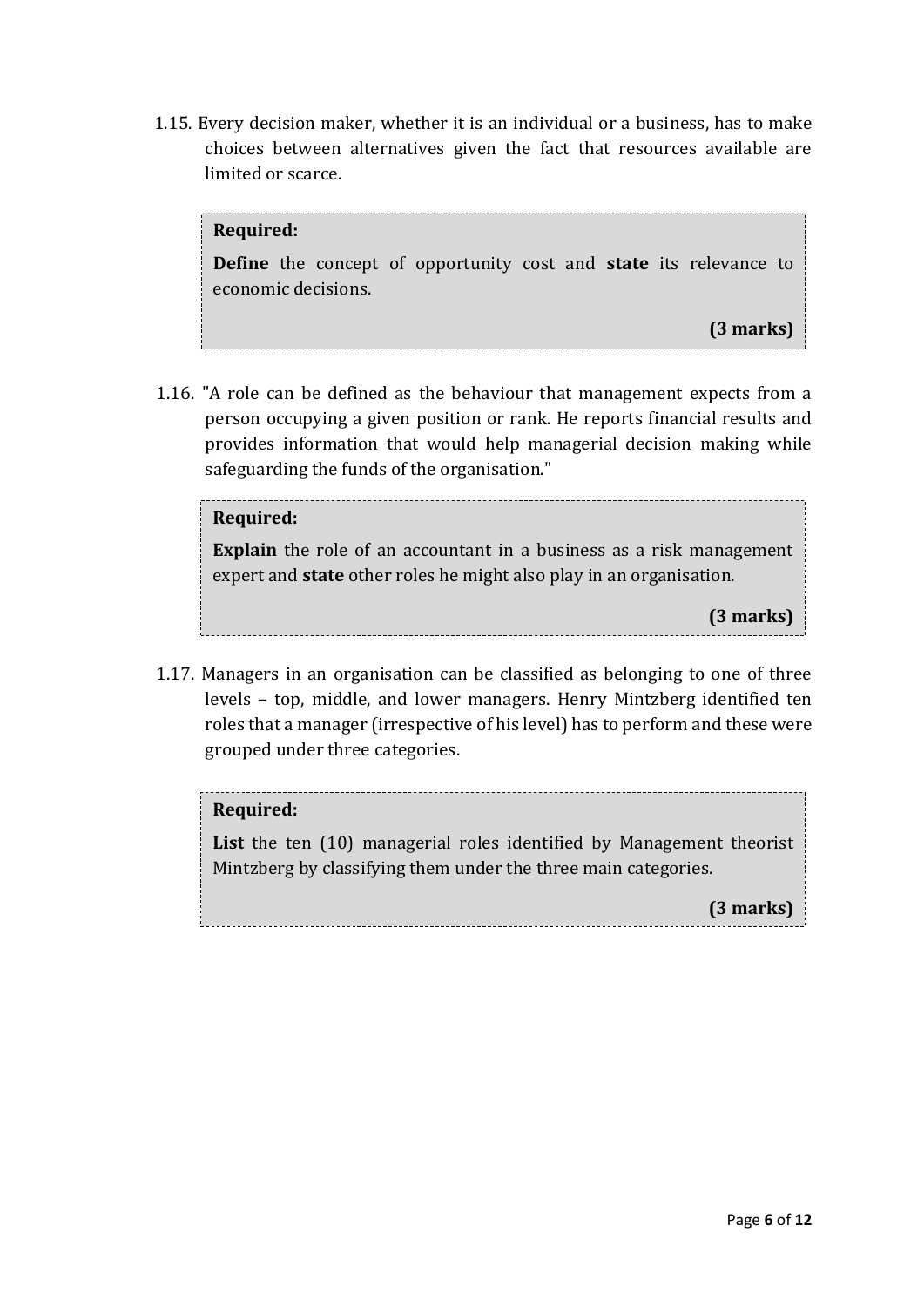1.18. Managers of organisations have to ensure that the resources available to them (human and non-human) are used efficiently and effectively to achieve the goals of the organisation.

#### **Required:**

**Discuss** the importance of managerial skills for different managers in the organisational hierarchy.

**(3 marks)**

List six (06) types of management information systems adopted by organizations.

## **(3 marks)**

- 1.19. A management information system is a system that collects and processes information and provides it to managers at all levels, who use it for decision making, planning, program implementation and controlling.
- 1.20. Modern businesses include several items in their value offerings in order to increase customer satisfaction.

| Required:                                  |
|--------------------------------------------|
| <b>List</b> six (06) such value offerings. |
| (3 marks)                                  |
|                                            |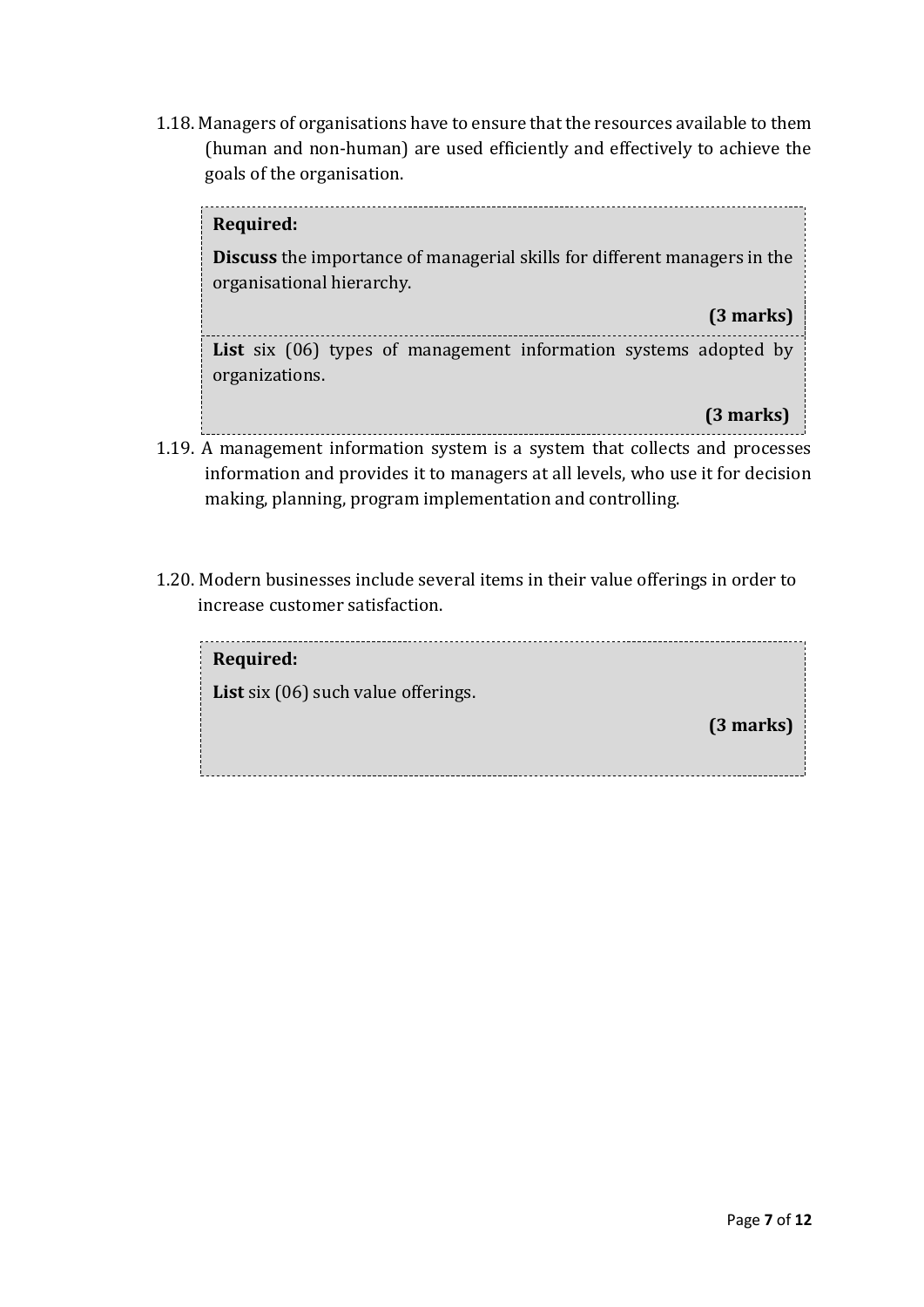## **SECTION 2**

*Three out of the four questions should be answered. Total marks for Section 2 is 30 marks. Recommended time for the section is 54 minutes*

#### **Question 02**

AB (Pvt) Limited has more than 30 years of experience in the beauty care market. Currently the company is manufacturing shampoos, beauty creams and several types of face washes for ladies under different brand names. In the last management meeting, a discussion was held to consider the feasibility of diversifying AB's business into the men's beauty care market. The men's beauty care market is currently growing in the world. However, as an initiative to this proposed market entry, AB is considering to take a decision to import men's beauty care products from Country C, due to the lack of such sophisticated manufacturing facilities in Sri Lanka.

#### **Required:**

1. **List** the main dimensions of the general environment of this new business and **explain** the impact of two (02) of them.

**(5 marks)**

2. **Discuss** how the prevailing exchange rates and the level of inflation will have an impact on the proposal of AB (Pvt) Limited to import the men's beauty care products from Country C.

> **(5 marks) (Total 10 marks)**

#### **Question 03**

A company manager believes that "given the luxury of a labour market that is open, flexible, and relatively abundant, Human Resource Management (HRM) is of little value to the company*,* because employees can be hired as and when the need arises."

#### **Required:**

1. **Define** Human Resource Management (HRM) and **state** the steps involved in HRM.

**(5 marks)**

2. **Identify** the importance of HRM to all managers.

**(5 marks) (Total 10 marks)**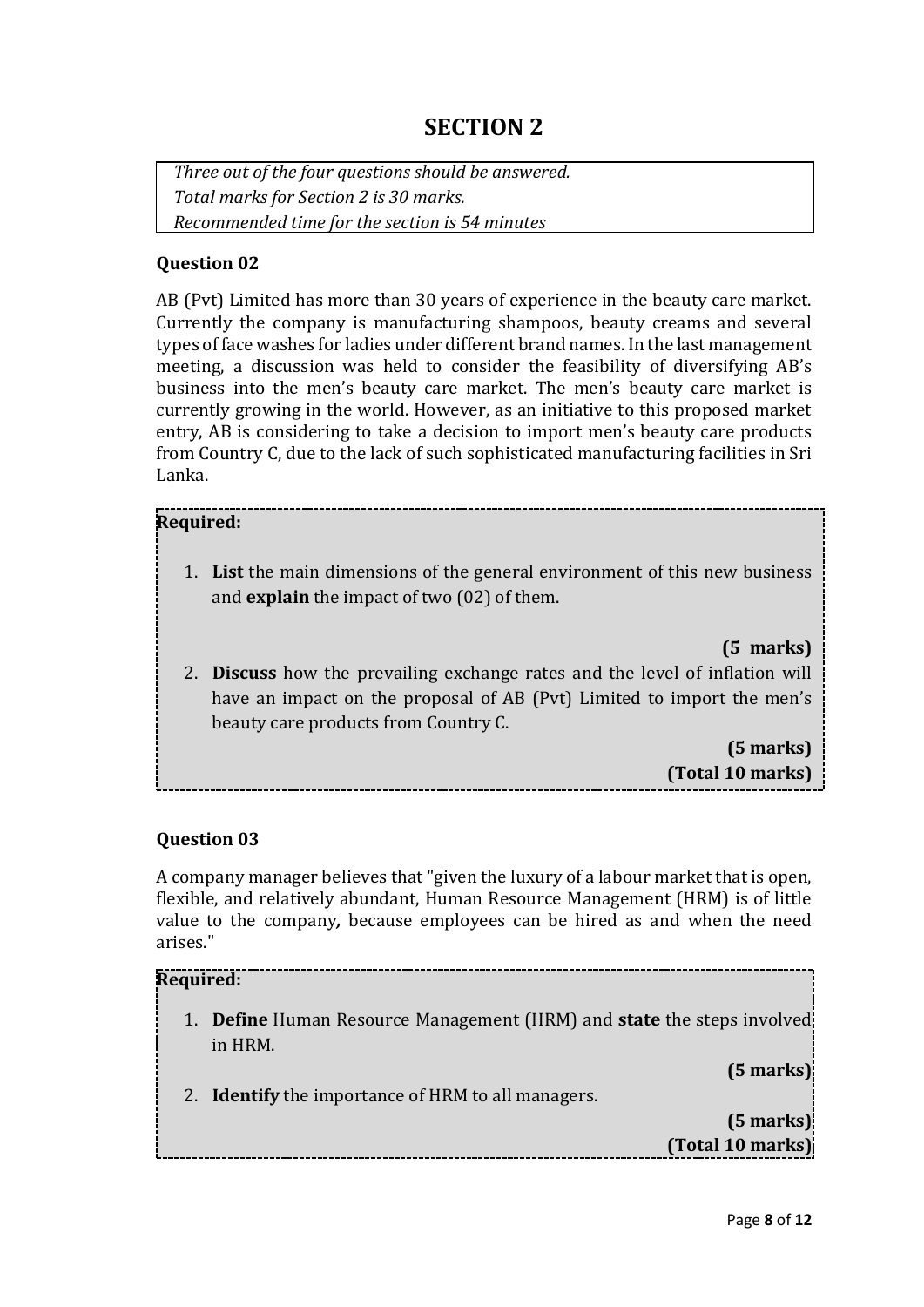#### **Question 04**

Virtual (Pvt) Limited is a toy manufacturing company which has a highly skilled workforce. Recently it lost one of its main clients due to a failure in delivering a product on time. Further, it was observed that the decision making process in the organisation had slowed down due to many layers in the current organisational structure. Cross-functional and cross-disciplinary teamwork is not supported at Virtual (Pvt) Limited and when cross functional work is to be carried out, identity of the work gets lost half way. For example, when the first functional manager finishes working on an activity, the deliverable is thrown to the next functional manager, and so the process continues. There is no one to take the ownership and responsibility of the final outcome. In the meantime, the competitive and highly dynamic market place compels them to maintain high flexibility in human resource sharing across functions and speedy delivery of quality products in to the market place.

#### **Required:**

1. **Identify** and **explain** the main issue of the existing organisational structure of Virtual (Pvt) Limited.

**(6 marks)**

2. **Discuss** a solution (with justification) for the issue identified in (1) above. **(4 marks)**

**(Total 10 marks)**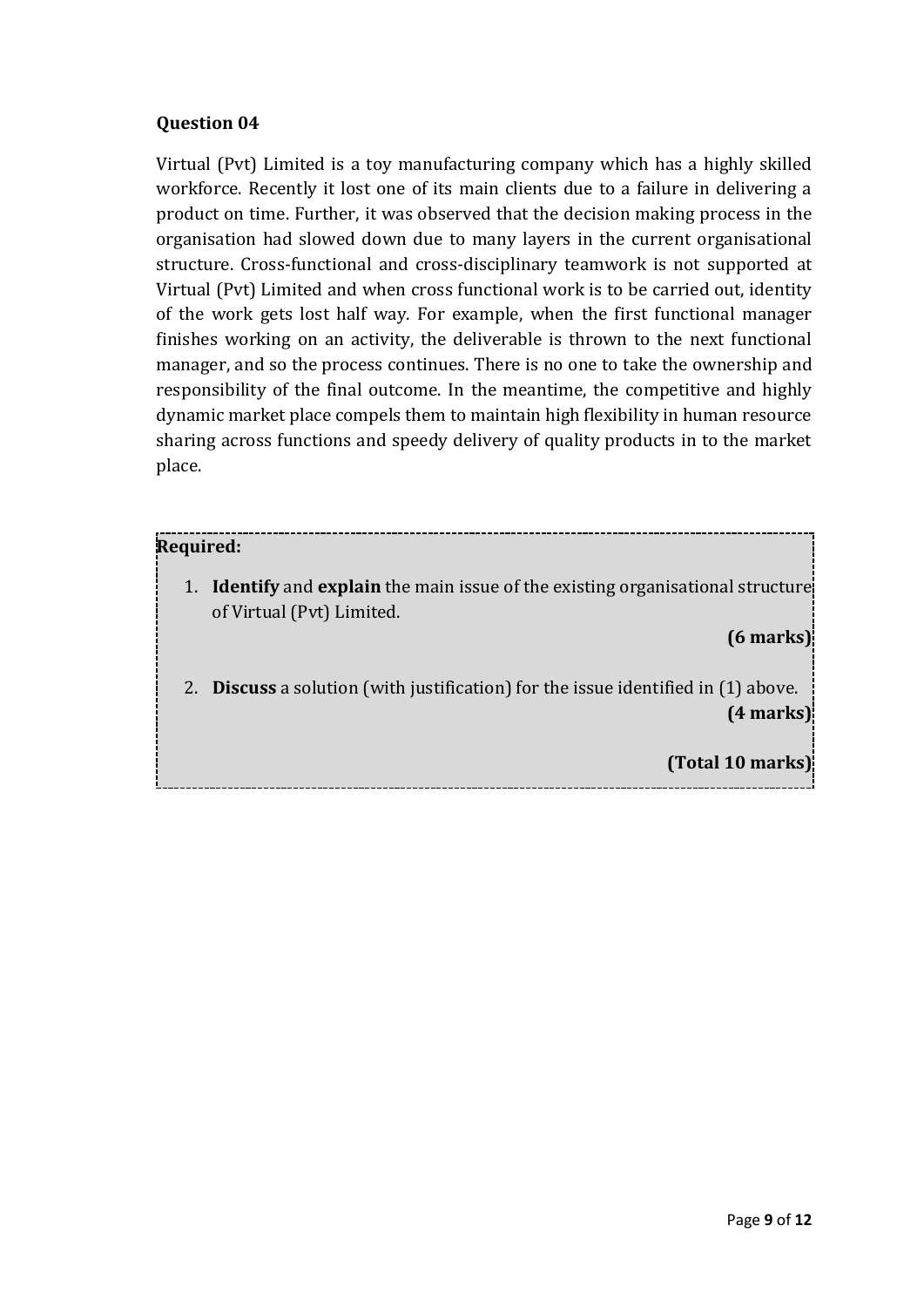#### **Question 05**

FP (Pvt) Ltd manufactures and distributes denim pants to leading retail outlets in Sri Lanka. The company has always manufactured in large batches of 1000 units per batch. However, over the past few years it has found that retailers increasingly demand smaller quantities per style, but demand more styles per order. The marketing manager of FP continues to tell the managing director (MD) that the company needs to review the current batch size as he is no longer in a position to push the retailers to buy a minimum order quantity of 1,000 units per style.

He also informed the MD that at a recent seminar he attended he heard about a new manufacturing system called 'Lean Manufacturing' where the production is more aligned to customer demand, and that they should pursue this production system instead of the existing batch manufacturing system.

#### **Required:**

- 1. **Explain** the difference between batch production and job production. **(2 marks)**
- 2. **Discuss** whether you agree with the marketing manager of FP and **advise** how lean manufacturing could help to overcome the challenges they currently face with batch production.

**(8 marks)**

**(Total 10 marks)**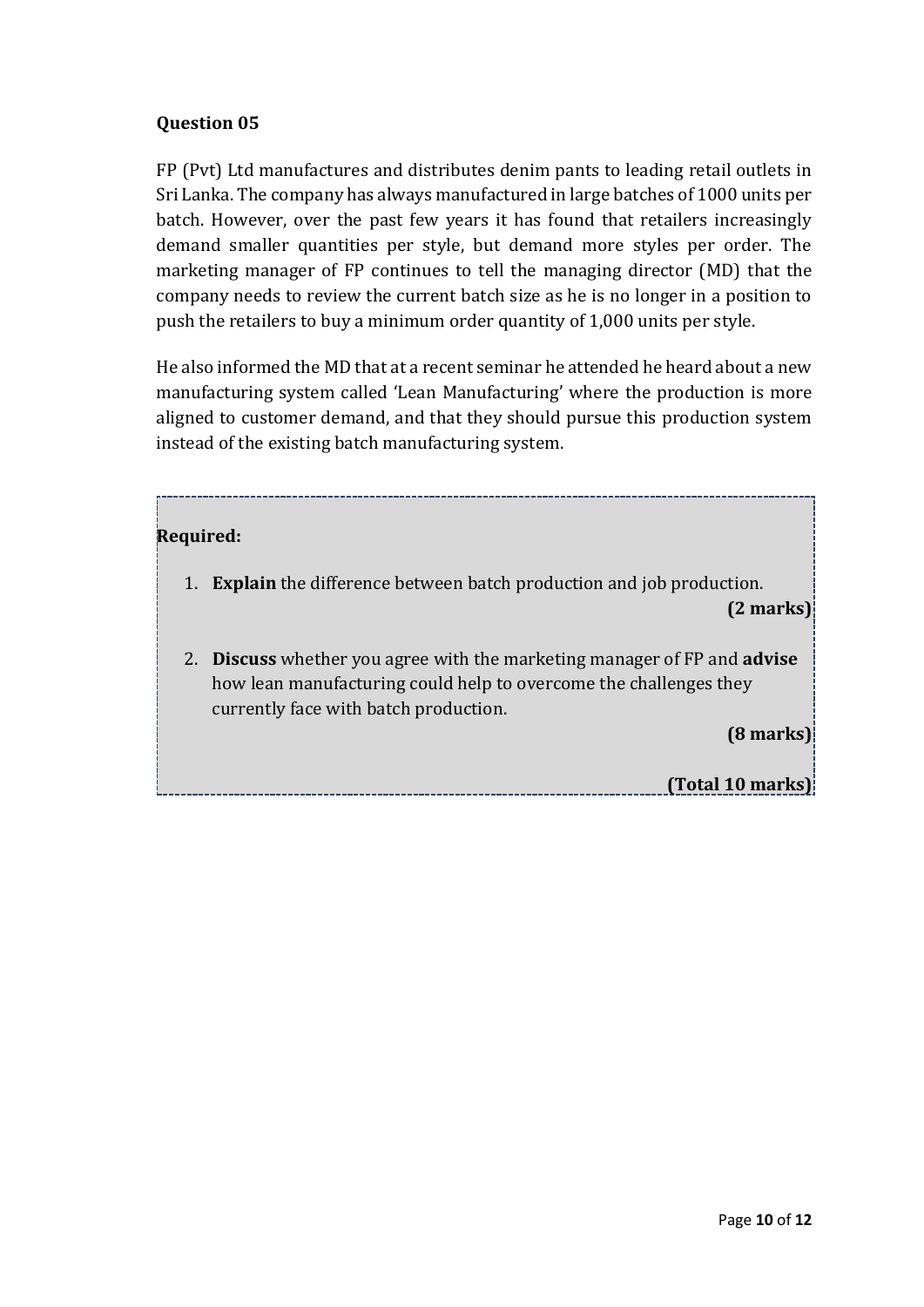## **SECTION 3**

*Compulsory question. Total marks for Section 3 is 20 marks. Recommended time for the section is 36 minutes.*

#### **Question 06**

The XYZ industry is one of the manufacturing industries in Sri Lanka and it consists of several firms that are highly interdependent. As an industry it has heavy entry barriers; only two new firms entered the industry during the last few decades. Currently three firms, namely, Firm A, Firm B and Firm C, manufacturing product A, product B and product C respectively, are dominating the industry. The demand and supply functions of the three products are given below.

| <b>Product</b> | <b>Demand</b>      | Supply    |
|----------------|--------------------|-----------|
| A              | $Qd = 220 - 0.40P$ | $Qs = 4P$ |
| B              | $Qd = 171 - 0.42P$ | $Qs = 3P$ |
|                | $Qd = 157 - 1.14P$ | $Qs = 2P$ |

The three firms, A, B, and C, expect to increase the unit price of their three products by Rs. 50, Rs. 60 and Rs. 70 respectively. Currently market equilibrium price of all three products is Rs. 50 which is the also market clearing price of the industry. Product A is marketed with only a primary package and advertised through print media whilst products B and C are advertised through both print and electronic media. The firm offering product A is expecting to introduce a completely new package to match with the market expectations which have been highlighted as important by a market survey conducted recently. In the meantime, a new firm with a new product, namely "Product D" is also planning to enter the industry in mid-2015. Further, the new firm, (Firm D with Product D), is currently in the process of gathering competitor information. In response to that, the existing firms of the industry are getting ready to react to the new entrant aggressively.

The raw material for the production of these products is available in India and some other countries in South America. However, most of the firms import raw materials from one particular Indian supplier due to the heavy transportation cost to be incurred in importing the material from South American countries. Further, there are no close substitutes for the product in the domestic market.